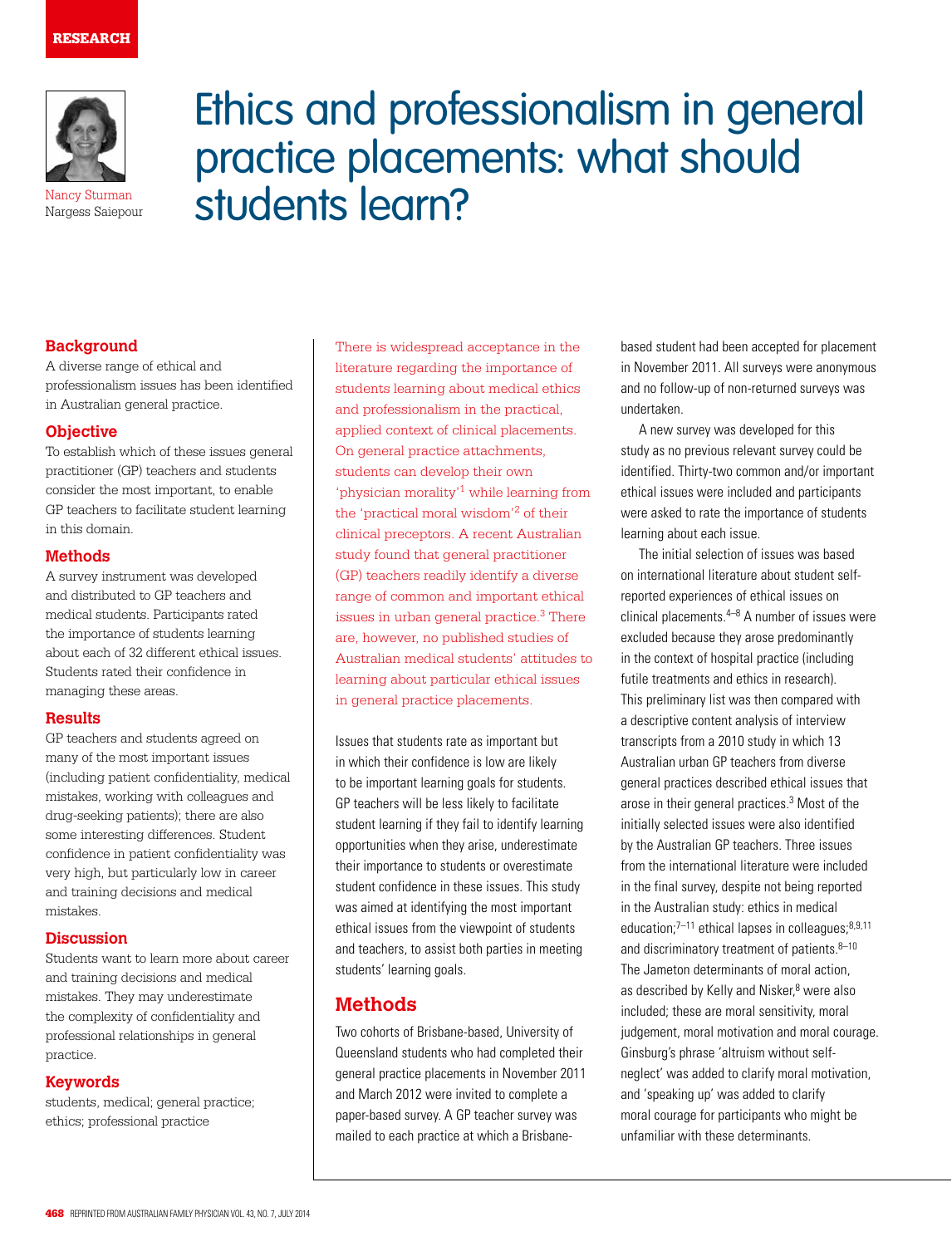Two issues present only in the Australian GP teacher data were included in the final survey (practice business management and doctor health and life balance) because they were identified as common and/or important by the GP participants. Finally, the Royal Australian College of General Practitioners resource for doctors, Face-to-face: challenging cases in medical practice<sup>12</sup> (which included some of 'the most common, professionally challenging situations doctors face in medical practice'), was reviewed to ensure there were no omissions of importance to Australian general practice. The full list of issues is shown in Table 1.

The survey was piloted in 2011 with 13 GP teachers and three students, and several topics were reworded for greater clarity following feedback. For each issue, participants were asked to rate on a 5-point scale the extent to which they agreed or disagreed with the statement 'Medical students should learn about' each issue. Students were also asked to rate their 'confidence in this area' for each issue on a 5-point scale (very low scored –2 to very high scored +2).

An average score for importance was calculated for each issue (for student and teacher respondents). These scores were then ranked with the highest ranking given to the highest average score. Ranked scores were sorted into quartiles and teacher and student rankings were compared. An average score for student confidence was also calculated for each issue. The issue 'Practice business management, including income and fees' was included only in the 2012 student survey and the GP teacher survey. The student ranking on this issue is therefore based only on the 2012 student survey.

Ethics approval was obtained from the University of Queensland Human Research Ethics Committee for the study (Reference number 2011000488).

## **Results**

The medical student survey had a response rate of 91.7 % (121 out of 132 surveys returned). The GP teacher survey had a response rate of 56.9% (37 of 65 surveys returned). Participant rankings are compared in Tables 2 and 3. Commonalities between GP teacher and student rankings (those ethical issues ranked in the highest or lowest quartile by both groups of participants) are shown in Table 2. Differences between GP teacher and student rankings (those issues ranked in the highest or lowest quartile by only one of the two groups) are shown in Table 3.

Minimum, maximum and mean scores for each ethical issue are presented in Table 4.

The results for student self-rated confidence in managing all issues are summarised in Table 5.

Three GP teacher participants added comments in a free text section, including a statement about the importance of sexual morality and prejudice.

## **Discussion**

This study found that there is considerable agreement between GP teachers and students with respect to the ethical issues rated the most important for student learning. Of these issues, student confidence was lowest in medical mistakes, which therefore seems to be a key learning goal for students. A study by Martinez and  $Lo^{13}$  concluded that medical educators should increase student exposure to exemplary responses to medical error, and that there are many missed opportunities to teach students how to respond to and learn from errors. Students who witnessed senior doctors taking responsibility for errors in this study described these as powerful and aspirational experiences. Others who witnessed non-disclosure described considerable moral distress.

| Table 1. Ethical issues included in final participant surveys         |                                                                                      |  |  |  |  |  |
|-----------------------------------------------------------------------|--------------------------------------------------------------------------------------|--|--|--|--|--|
| Allocation of healthcare resources, including GP gatekeeper role      | Knowing your limits                                                                  |  |  |  |  |  |
| Bending rules                                                         | Medical advice to family and friends                                                 |  |  |  |  |  |
| Bioethics dilemmas, including euthanasia and pregnancy<br>termination | Medical mistakes                                                                     |  |  |  |  |  |
| Blurring boundaries, including sexually                               | Medicolegal issues, including 'defensive' medicine                                   |  |  |  |  |  |
| Career and training decisions                                         | Moral courage, including speaking up                                                 |  |  |  |  |  |
| Certification                                                         | Moral judgement, including ethical analysis                                          |  |  |  |  |  |
| Consent dilemmas                                                      | Moral motivation, including altruism without self-neglect                            |  |  |  |  |  |
| Cross-cultural issues                                                 | Moral sensitivity                                                                    |  |  |  |  |  |
| Discrimination against patients                                       | Patient confidentiality                                                              |  |  |  |  |  |
| Doctor health and life balance                                        | Patient substance dependence and drug-seeking                                        |  |  |  |  |  |
| Doctor social and political responsibilities                          | Practice business management, including income and fees                              |  |  |  |  |  |
| Ethical lapses in colleagues                                          | Relationship with pharmaceutical companies                                           |  |  |  |  |  |
| Ethics in the teaching and learning environment                       | Systems for ensuring safe clinical practice                                          |  |  |  |  |  |
| Gifts from patients                                                   | Terminating the doctor-patient relationship                                          |  |  |  |  |  |
| Impaired colleagues                                                   | Truth telling in medical care, including requests to falsify<br>clinical information |  |  |  |  |  |
| Keeping up to date                                                    | Working with medical and inter-professional colleagues                               |  |  |  |  |  |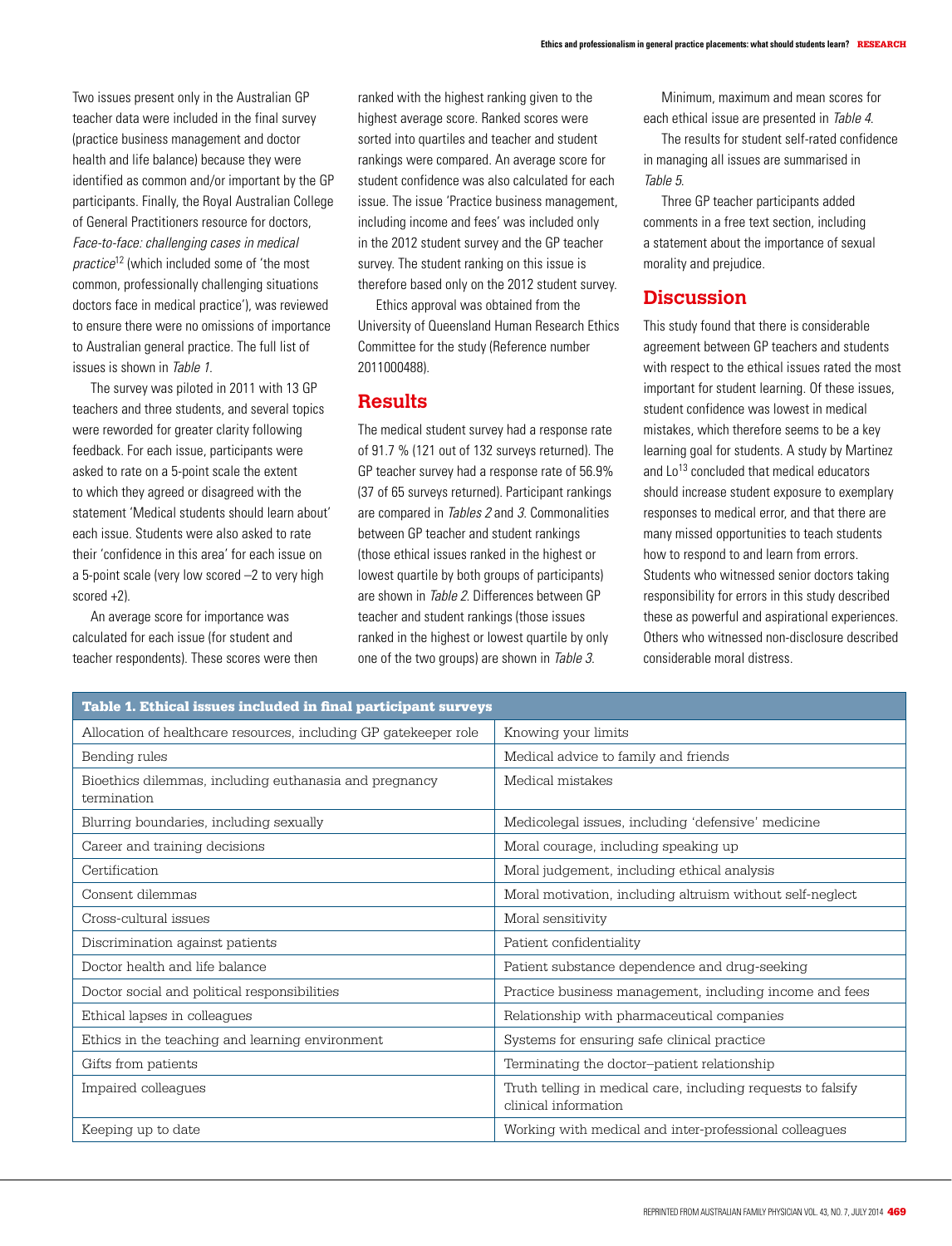High student confidence in the area of confidentiality suggests that students consider this issue relatively unproblematic. GPs, by contrast, report a range of confidentiality dilemmas, including treating practice staff, mandatory notification and various requests for release of medical records.<sup>3</sup> Indeed, it has been argued that 'to pretend that we are confidential is currently misleading' given the increased sharing of originally confidential information among other parties.14 Context is important in teaching professionalism15 and student exposure to confidentiality issues in more problematic contexts is likely to be beneficial.

Student self-reported confidence was high in several other areas that were rated particularly

important by GP teachers, including doctor health and life balance, keeping up to date, knowing your limits, and working with medical and interprofessional colleagues. Relationships with senior doctors and new multi-professional teams are, however, reported to be a significant source of stress in the transition from medical student to junior doctor.<sup>16</sup>

Of the ethical issues included in the highest quartile of importance only by students, career and training decisions was notable for being ranked in the lowest quartile of importance by GP teachers. Students also rated their confidence in this area in the lowest quartile. This is an important finding for GP teachers, many of whom are interested in showcasing general practice

#### Table 2. Participant ratings of the importance of students learning about ethical issues: commonalities between GPs and students

|                                                                            | <b>Ethical issues</b>                                  |  |  |  |
|----------------------------------------------------------------------------|--------------------------------------------------------|--|--|--|
| Rated by BOTH GPs and<br>students in the HIGHEST<br>quartile of importance | Medical mistakes                                       |  |  |  |
|                                                                            | Patient confidentiality                                |  |  |  |
|                                                                            | Patient substance dependence and drug-seeking          |  |  |  |
|                                                                            | Working with medical and inter-professional colleagues |  |  |  |
| Rated by BOTH GPs and                                                      | Bending rules                                          |  |  |  |
| students in the LOWEST<br>quartile of importance                           | Doctor social and political responsibilities           |  |  |  |
|                                                                            | Gifts from patients                                    |  |  |  |
|                                                                            | Moral judgment                                         |  |  |  |
|                                                                            | Moral motivation                                       |  |  |  |
|                                                                            | Moral sensitivity                                      |  |  |  |

#### Table 3. Participant ratings of the importance of students learning about ethical issues: differences between GPs and students

|                                                                    | <b>Ethical issues</b>                           |  |  |  |
|--------------------------------------------------------------------|-------------------------------------------------|--|--|--|
| Rated by ONLY STUDENTS<br>in the HIGHEST quartile of<br>importance | Bioethics dilemmas                              |  |  |  |
|                                                                    | Career and training decisions                   |  |  |  |
|                                                                    | Consent dilemmas                                |  |  |  |
|                                                                    | Cross-cultural issues                           |  |  |  |
| Rated by ONLY STUDENTS                                             | Ethics in the teaching and learning environment |  |  |  |
| in the LOWEST quartile of<br>importance                            | Moral courage, including speaking up            |  |  |  |
| Rated by ONLY GPs in<br>the HIGHEST quartile of<br>importance      | Doctor health and life balance                  |  |  |  |
|                                                                    | Keeping up to date                              |  |  |  |
|                                                                    | Knowing your limits                             |  |  |  |
|                                                                    | Medicolegal issues                              |  |  |  |
| Rated by ONLY GPs in                                               | Ethical lapses in colleagues                    |  |  |  |
| the LOWEST quartile of<br>importance                               | Relationship with pharmaceutical companies      |  |  |  |

as a career:<sup>17</sup> they should not hesitate to discuss general practice (and other specialty) career and training decisions explicitly with students.

There was considerable agreement between students and GP teachers with respect to the ethical issues ranked the least important for student learning. Both included moral sensitivity, motivation and judgement in the lowest quartile. Students also included moral courage in their lowest quartile. This may be related to unfamiliarity with this terminology, or participants may be uncomfortable conceptualising professionalism as an 'ethos grounding an approach to medical practice'18 rather than a set of attributes or behaviours. However, it can be argued that virtues such as moral courage, particularly the courage to 'speak up' about, and 'say no' to, unethical practices even at some personal risk (including the risk of lower grades), are part of the social contract between members of the medical profession and society.<sup>19</sup> Discussion about when and how to do this may be invaluable for students and reduce the risk of moral distress<sup>20</sup> or increasing moral cynicism.

It is also noteworthy that GPs teachers and students rated gifts from patients as either the least or the second least important issue for students to learn about, perhaps reflecting an acceptance of this relatively common phenomenon. GP teachers also rated relationships with pharmaceutical companies in their lowest quartile of importance, perhaps reflecting a view that this was an issue of limited current relevance to medical students.

This survey study has a number of limitations. The list of ethical issues is not definitive and a case could be made for (and against) the inclusion of various other topics. Explanatory footnotes would have reduced the risk of misinterpretation of the terminology used. No comment can be made about possible differences between responder and non-responder GP teachers. Further research using other qualitative methodologies, including observations of actual consultations, are indicated to explore the complexity of student learning and GP teaching, in this interesting and challenging domain.

Medical student responses to the survey instrument will, however, assist GPs to identify opportunities for teaching about ethical issues, and help students to meet their learning goals.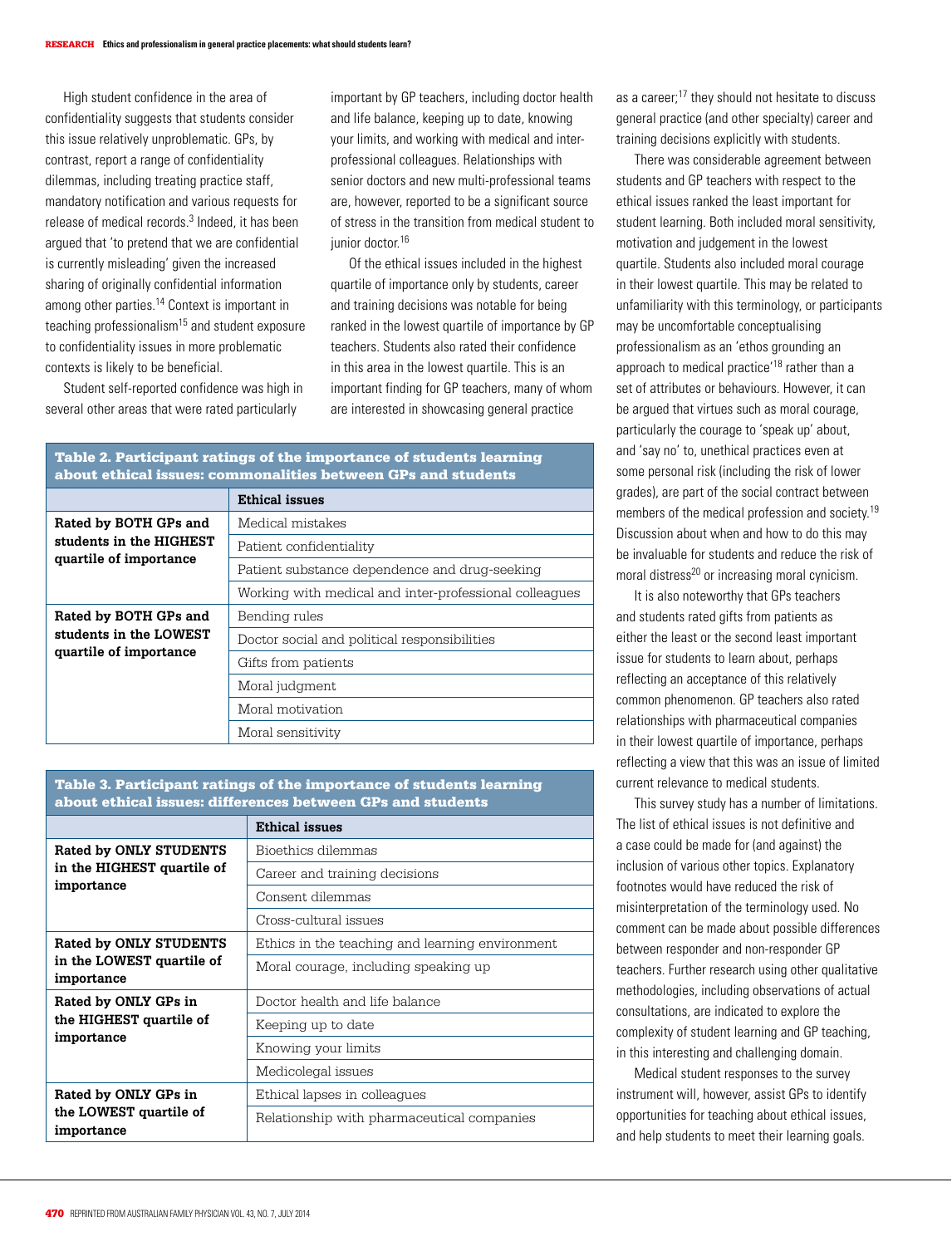| Table 4. Minimum, maximum and mean scores for each ethical issue                     |                  |            |             |                  |                              |             |                       |                |         |
|--------------------------------------------------------------------------------------|------------------|------------|-------------|------------------|------------------------------|-------------|-----------------------|----------------|---------|
|                                                                                      | GPs (importance) |            |             |                  | <b>Students (importance)</b> |             | Students (confidence) |                |         |
|                                                                                      | Min              | <b>Max</b> | <b>Mean</b> | Min              | <b>Max</b>                   | <b>Mean</b> | Min                   | <b>Max</b>     | Mean    |
| Allocation of healthcare resources, including GP<br>gatekeeper role                  | $\overline{0}$   | 3          | 1.95        | $\overline{0}$   | 3                            | 1.68        | $-2$                  | $\overline{2}$ | 0.160   |
| Bending rules                                                                        | $-1$             | 3          | 1.18        | $-1$             | 3                            | 1.42        | $-2$                  | 2              | $-0.06$ |
| Bioethics dilemmas, including euthanasia and<br>pregnancy termination                | $-1$             | 3          | 1.59        | $\overline{0}$   | 3                            | 1.93        | $-1$                  | 2              | 0.30    |
| Blurring boundaries, including sexually                                              | $\mathbf{1}$     | 3          | 1.97        | $-1$             | 3                            | 1.72        | $-1$                  | $\overline{2}$ | 0.38    |
| Career and training decisions                                                        | $\overline{0}$   | 3          | 1.76        | $\overline{0}$   | 3                            | 1.93        | $-2$                  | 2              | 0.03    |
| Certification                                                                        | $\overline{0}$   | 3          | 1.60        | $\mathbf 0$      | 3                            | 1.67        | $-2$                  | 2              | 0.13    |
| Consent dilemmas                                                                     | $\Omega$         | 3          | 1.77        | $\Omega$         | 3                            | 1.90        | $-2$                  | 2              | 0.27    |
| Cross-cultural issues                                                                | $\Omega$         | 3          | 1.56        | $\overline{0}$   | 3                            | 1.84        | $-1$                  | 2              | 0.29    |
| Discrimination against patients                                                      | $\overline{0}$   | 3          | 1.84        | $-1$             | 3                            | 1.74        | $-2$                  | 2              | 0.40    |
| Doctor health and life balance                                                       | $\overline{0}$   | 3          | 2.22        | $-1$             | 3                            | 1.68        | $-1$                  | 2              | 0.38    |
| Doctor social and political responsibilities                                         | $-1$             | 3          | 1.49        | $-1$             | 3                            | 1.59        | $-2$                  | 2              | 0.13    |
| Ethical lapses in colleagues                                                         | $\Omega$         | 3          | 1.35        | $\overline{0}$   | 3                            | 1.63        | $-1$                  | 2              | 0.24    |
| Ethics in the teaching and learning environment                                      | $\overline{0}$   | 3          | 1.76        | $-1$             | 3                            | 1.61        | $-2$                  | 2              | 0.28    |
| Gifts from patients                                                                  | $\overline{0}$   | 3          | 1.09        | $\overline{0}$   | 3                            | 1.47        | $-1$                  | 2              | 0.21    |
| Impaired colleagues                                                                  | $\overline{0}$   | 3          | 1.81        | $\overline{0}$   | 3                            | 1.73        | $-2$                  | 2              | 0.28    |
| Keeping up to date                                                                   | 0                | 3          | 2.05        | $\overline{0}$   | 3                            | 1.84        | $-1$                  | 2              | 0.34    |
| Knowing your limits                                                                  | $\mathbf{1}$     | 3          | 2.22        | $\Omega$         | 3                            | 1.75        | $-1$                  | 2              | 0.36    |
| Medical advice to family and friends                                                 | $\overline{0}$   | 3          | 1.84        | $\overline{0}$   | 3                            | 1.68        | $-2$                  | 2              | 0.20    |
| Medical mistakes                                                                     | $\mathbf{1}$     | 3          | 2.27        | $\overline{0}$   | 3                            | 1.86        | $-2$                  | 2              | 0.12    |
| Medicolegal issues, including 'defensive'<br>medicine                                | $\overline{0}$   | 3          | 2.08        | $-1$             | 3                            | 1.76        | $-2$                  | 2              | 0.24    |
| Moral courage, including speaking up                                                 | $\Omega$         | 3          | 1.71        | $-1$             | 3                            | 1.60        | $-2$                  | $\overline{2}$ | 0.18    |
| Moral judgment, including ethical analysis                                           | $-1$             | 3          | 1.47        | $-1$             | 3                            | 1.61        | $-1$                  | 2              | 0.31    |
| Moral motivation, including altruism without<br>self-neglect                         | $-1$             | 3          | 1.44        | $-1$             | 3                            | 1.54        | $-2$                  | 2              | 0.24    |
| Moral sensitivity                                                                    | $-1$             | 3          | 1.37        | $\overline{0}$   | 3                            | 1.59        | $-1$                  | $\overline{2}$ | 0.39    |
| Patient confidentiality                                                              | $\mathbf{1}$     | 3          | 2.51        | $-1$             | 3                            | 1.98        | $-1$                  | 2              | 0.67    |
| Patient substance dependence and drug-seeking                                        | $\mathbf{1}$     | 3          | 2.09        | $\overline{0}$   | 3                            | 1.84        | $-2$                  | 2              | 0.28    |
| Practice business management, including<br>income and fees                           | $-1$             | 3          | 1.60        | $-1$             | $\sqrt{3}$                   | 1.63        | $-2$                  | $\mathbf{2}$   | $-0.13$ |
| Relationship with pharmaceutical companies                                           | $\overline{0}$   | 3          | 1.49        | $-1$             | 3                            | 1.66        | $-2$                  | $\overline{2}$ | 0.27    |
| Systems for ensuring safe clinical practice                                          | $\mathbf 0$      | 3          | 1.87        | $\boldsymbol{0}$ | 3                            | 1.79        | $-1$                  | 2              | 0.23    |
| Terminating the doctor-patient relationship                                          | 0                | 3          | 1.59        | $-1$             | 3                            | 1.63        | $-2$                  | 2              | $-0.02$ |
| Truth telling in medical care, including requests<br>to falsify clinical information | 0                | 3          | 2.03        | $\overline{0}$   | 3                            | 1.76        | $-2$                  | $\mathbf{2}$   | 0.25    |
| Working with medical and inter-professional<br>colleagues                            | $\mathbf{1}$     | 3          | 2.16        | $-1$             | 3                            | 1.87        | $-2$                  | $\mathbf{2}$   | 0.36    |